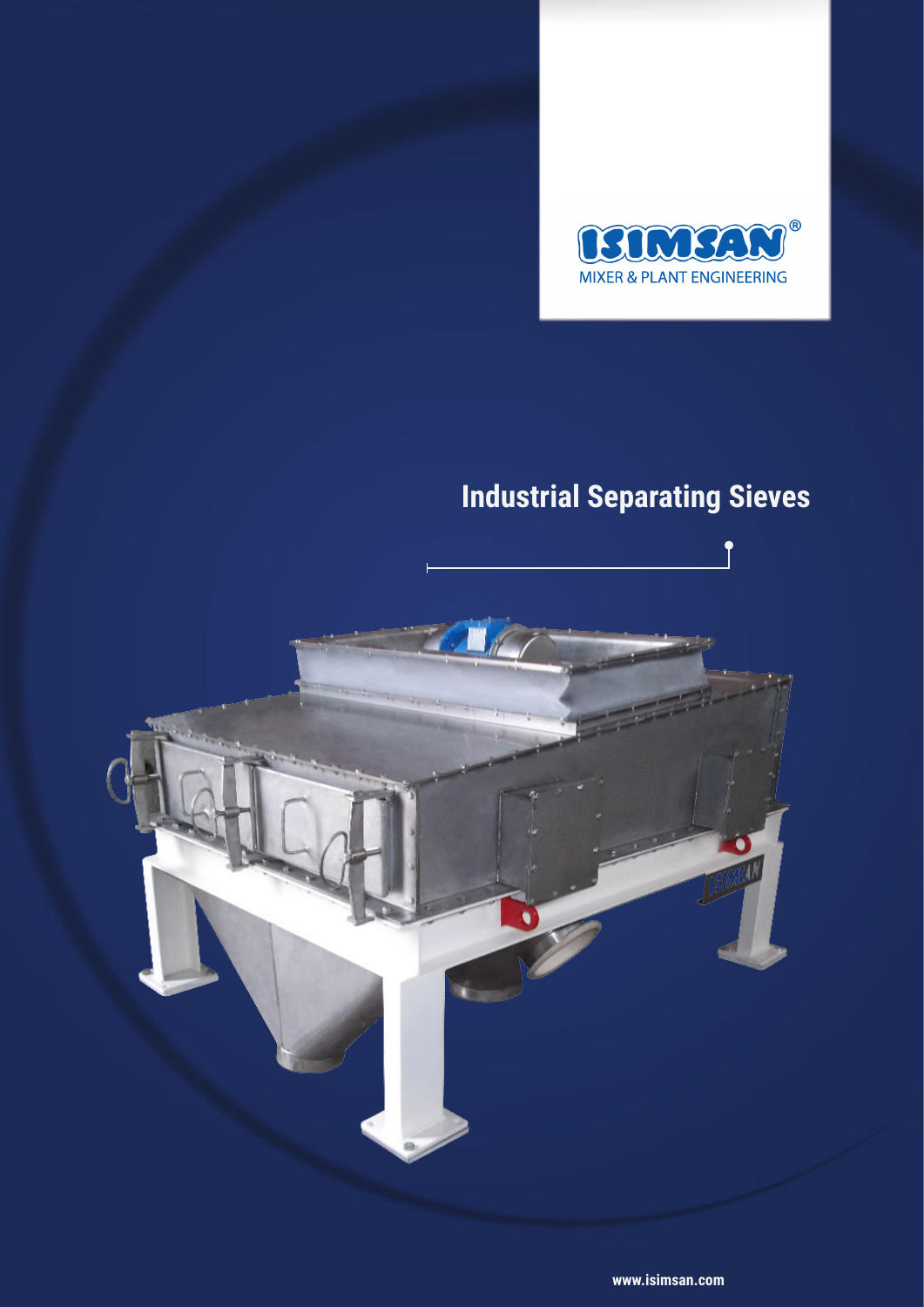



The Industrial Separating Sieve Systems are primarily used to separate fine bulk products according to particle size. They separate one or more groups with the defined particle distribution.

#### **APPLICATIONS**

- Foods
- Animal feeds
- Fertilizers
- Chemicals
- Pharmaceuticals
- Building materials

#### **DESCRIPTION**

THe product to be seperated should be moved by shaking and vibaation in order to bring the grains into contact with the screen as often as possible. The drive is carried out by means of a vibrating motor asembled on the top. This very robust and easy to use system is performed in compliance with







### **CERTIFICATIONS**

Isımsan manufactures according to the following International directives and regulations:

- CE 2006/42/EC (machinery directive)
- CE 2014/29/EU (pressure vessel directive) GMP (Good Manufacturing Practices)
- 
- ATEX product line 2014/34/EU
- EHEDG hygiene guidelines
- 
- CE 2014/68/EU (pressure vessel directive) FDA (U.S. Food and Drug Administration)
	- EAC (EuroAsia Comformity)

Isımsan is certified in terms of quality management (ISO 9001), environmental standards (ISO 14001), welding technology and supervision (ISO 3834 & 14731) and control technology (2006/42/EC).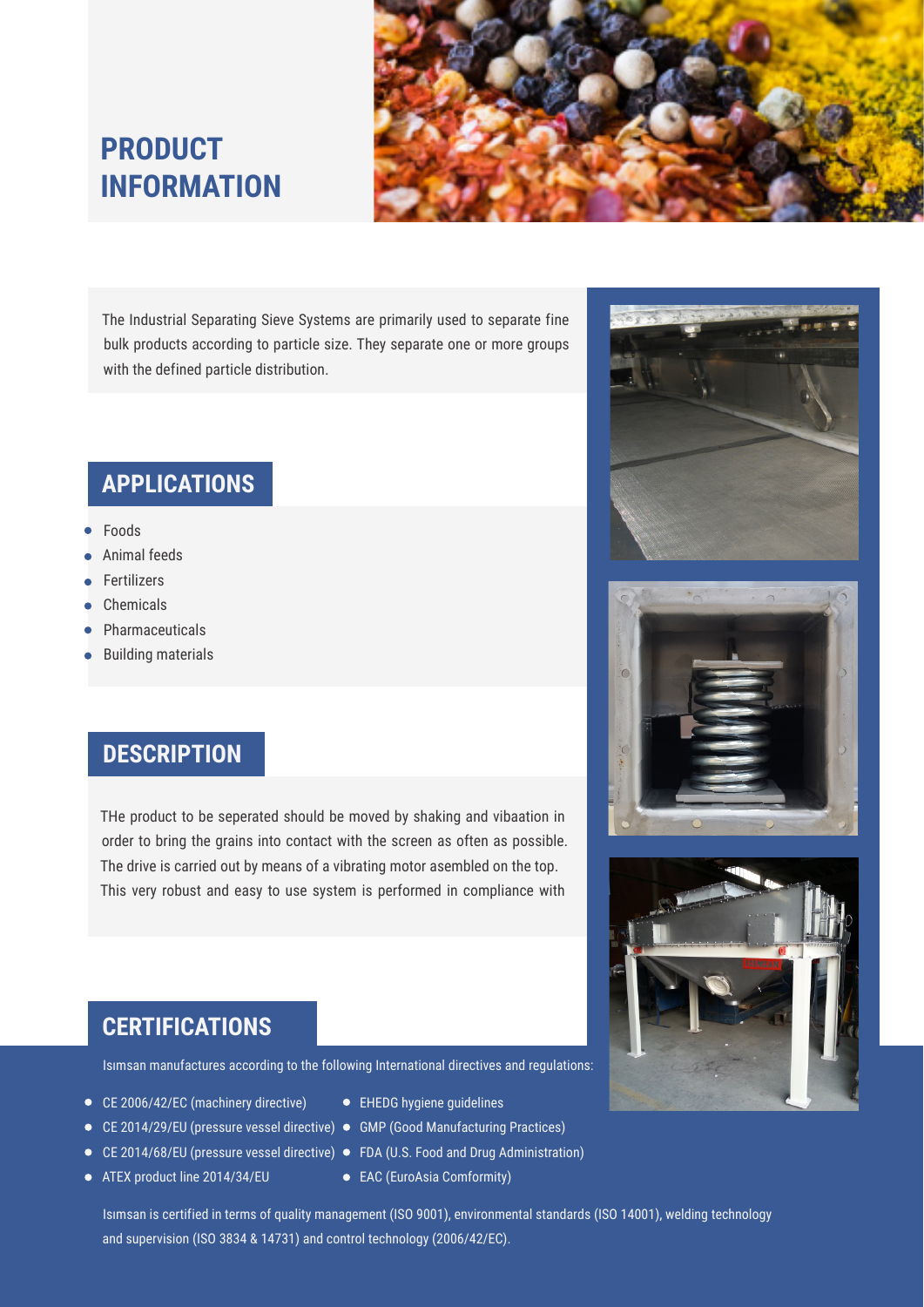

# **CONSTRUCTION DETAILS**

## **FEATURES**

**Seperating parts:** body, screens, engine

**Material:** carbon steel, duplex steel, wear-resistant steal, stainless steel

Surface: painted, brushed, polished, mirror polished

**Body size:** 1.400 x 2.700 x 1.450 mm

**Screen form:** rectangle

**Screen size:** 1.000 x 2.100 mm

**Screen mesh:** 0,30 - 5,35 mm

**Screen area:** 2 - 4 m²

**Number of screens:** 1 - 3

**Vibration Engine:** 1 unit

**Engine power:** 1.1 kW

**Engine frequency:** 50 Hertz



- **Emergency sensors**
- $\bullet$  PLC
- Remote controls
- **•** Frames and platforms
- Pneumatic valves







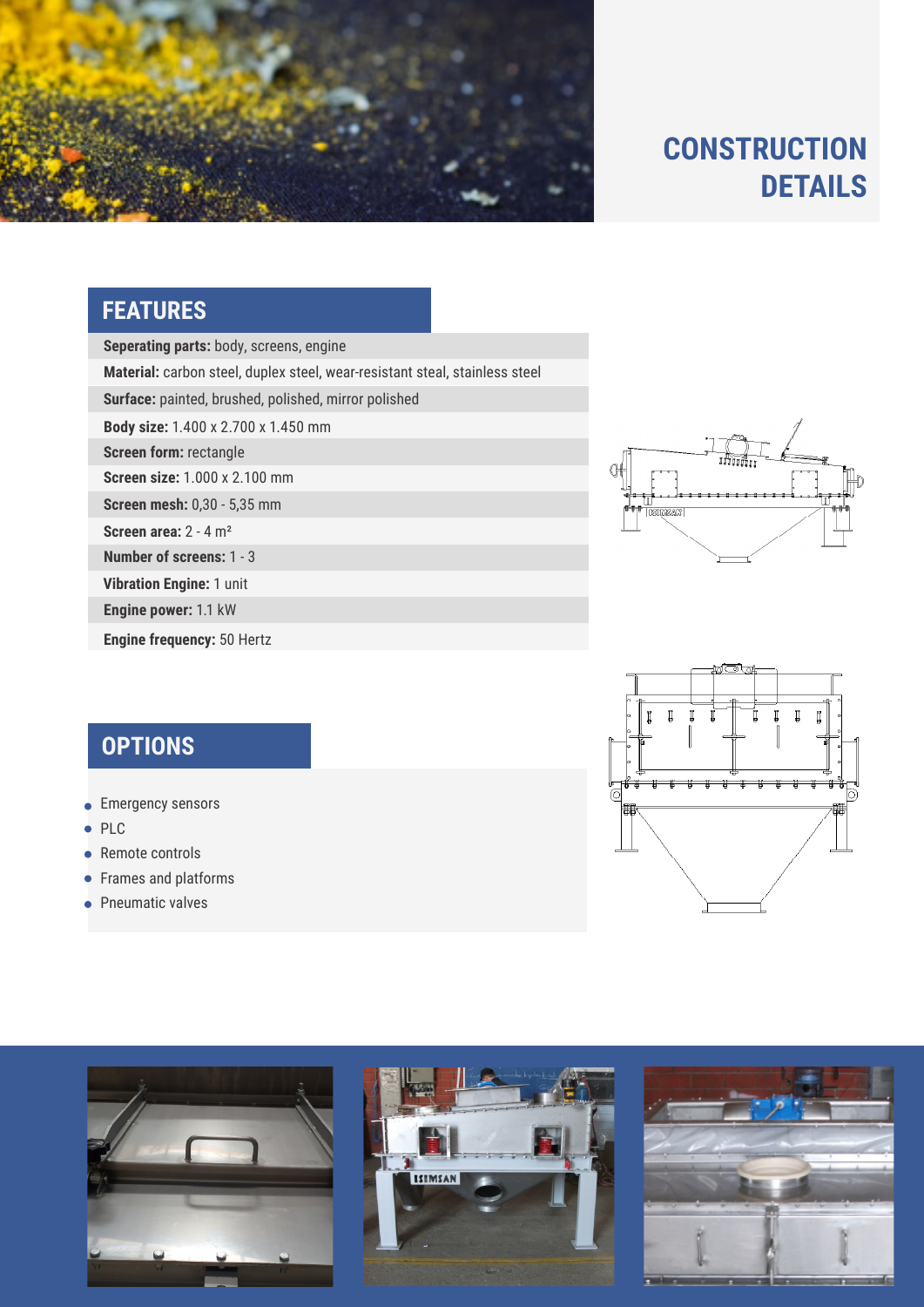

# INDUSTRIAL SEPARATING SIEVES

The table below refers to the standart performance of Industrial Separating Sieves, and include following components:

**Frame:** painted, carbon steel S235JR **Screen shape:** Rectangular **Body:** stainless steel 1.4301 (AISI 304) **Vibration engine**: 1 piece **Surface:** brushed (outside), **Mesh sizes:** 0,30 - 5,35 mm polished (inside)

| <b>Sieve</b><br><b>Size</b> | Number Of<br><b>Sieves</b> | Number of<br><b>Sections</b> | <b>Dimensions</b>    | <b>Driving</b><br>Force |
|-----------------------------|----------------------------|------------------------------|----------------------|-------------------------|
| m <sup>2</sup>              | Quantity                   | Quantity                     | Height x Length (mm) | kW                      |
|                             |                            |                              | 1.500 x 2.750        | 11                      |

Isımsan design the industrial Separating Sieves according to customer specifications. This includes the choice of material, of drive models, of feeding and discharging systems and of other equipment.

For further information please do not hesitate to come back to us. We are there for you.



### **CERTIFICATIONS**

Isımsan manufactures according to the following International directives and regulations:

- CE 2006/42/EC (machinery directive)
- CE 2014/29/EU (pressure vessel directive) GMP (Good Manufacturing Practices)
- 
- ATEX product line 2014/34/EU
- 
- EHEDG hygiene guidelines
- 
- CE 2014/68/EU (pressure vessel directive) FDA (U.S. Food and Drug Administration)
	- EAC (EuroAsia Comformity)

Isımsan is certified in terms of quality management (ISO 9001), environmental standards (ISO 14001), welding technology and supervision (ISO 3834 & 14731) and control technology (2006/42/EC).